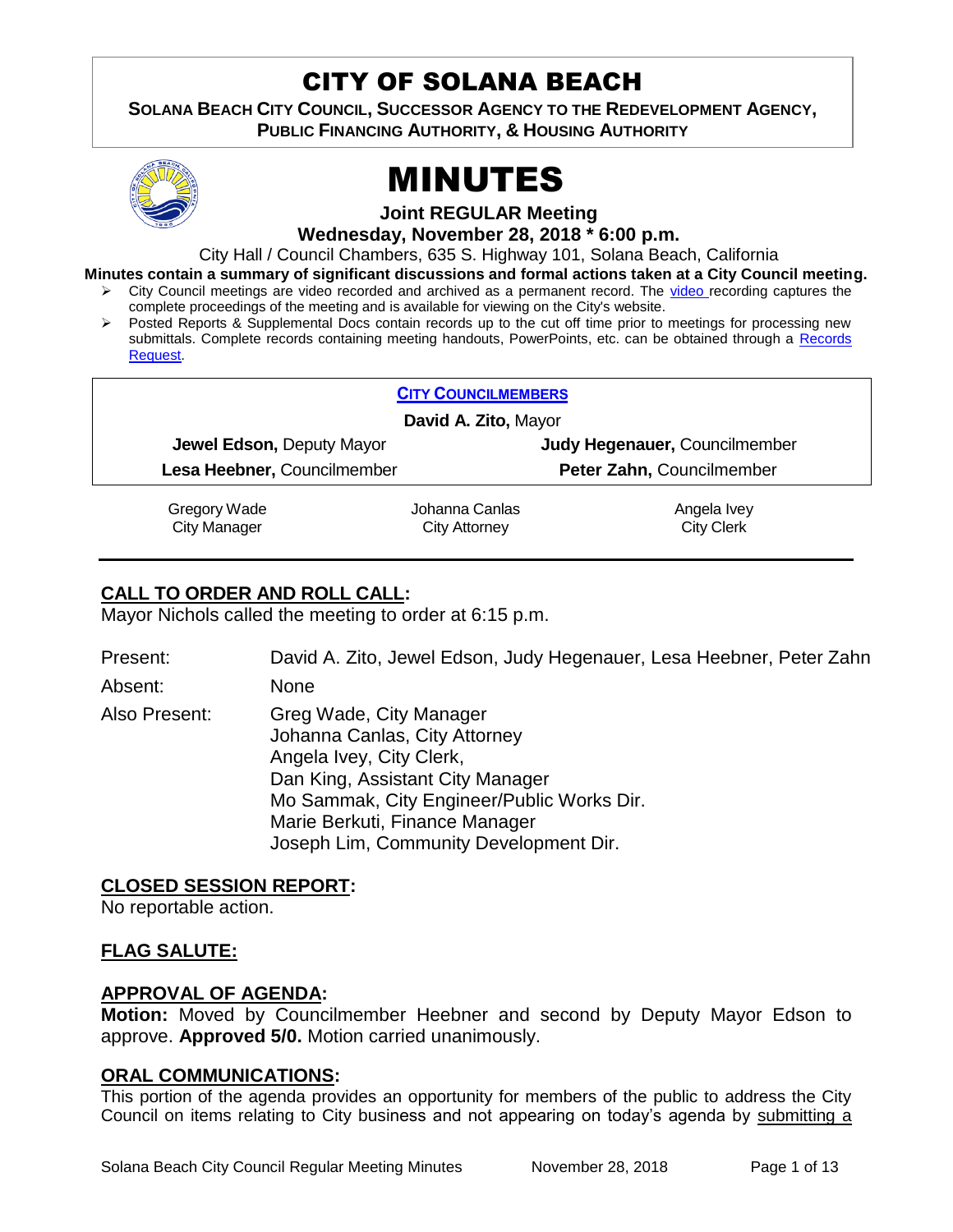speaker slip (located on the back table) to the City Clerk. Comments relating to items on this evening's agenda are taken at the time the items are heard. Pursuant to the Brown Act, no action shall be taken by the City Council on public comment items. Council may refer items to the City Manager for placement on a future agenda. The maximum time allotted for each presentation is THREE MINUTES (SBMC 2.04.190). Please be aware of the timer light on the Council Dais.

Kristine Schindler presented a PowerPoint (on file) and spoke about crossing guard safety, specifically at the corner of Lomas Santa Fe and Santa Helena, where she stood for an hour twice a day monitoring safety issues, and that more than traffic calming measures were needed on Lomas Santa Fe.

Torgen Johnson spoke about meeting with the Mayor and Planning Commissioners of the City of Malibu to discuss the consequences of utilities that cut corners on public safety, the similar safety issues at San Onofre which was just issued a major violation notice by the U.S. Nuclear Regulatory Commission, a request that Council send a letter to State and Federal agencies urging greater safety at San Onofre, that there were two near-misses in July and August that he would summarize in a letter and send to Council tomorrow with suggested action items and the various State and Federal agencies who should be contacted.

# **COUNCIL COMMUNITY ANNOUNCEMENTS / COMMENTARY:**

*An opportunity for City Council to make brief announcements or report on their activities. These items are not agendized for official City business with no action or substantive discussion.* 

# **A. CONSENT CALENDAR:** (Action Items) (A.1. – A.4.)

Items listed on the Consent Calendar are to be acted in a single action of the City Council unless pulled for discussion. Any member of the public may address the City Council on an item of concern by submitting to the City Clerk a speaker slip (located on the back table) before the Consent Calendar is addressed. Those items removed from the Consent Calendar by a member of the Council will be trailed to the end of the agenda, while Consent Calendar items removed by the public will be discussed immediately after approval of the Consent Calendar.

#### **A.1. Minutes of the City Council.**

Recommendation: That the City Council

1. Approve the Minutes of the City Council Meetings held May 30, 2018, June 13, 2018, June 26, 2018 and June 27, 2018.

See Approved Minutes [http://www.ci.solana-beach.ca.us/index.asp?SEC=F0F1200D-21C6-4A88-8AE1-0BC07C1A81A7&Type=B\\_BASIC](http://www.ci.solana-beach.ca.us/index.asp?SEC=F0F1200D-21C6-4A88-8AE1-0BC07C1A81A7&Type=B_BASIC) **Motion:** Moved by Councilmember Heebner and second by Deputy Mayor Edson to approve. **Approved 5/0.** Motion carried unanimously.

# **A.2. Register Of Demands.** (File 0300-30)

Recommendation: That the City Council

1. Ratify the list of demands for October 20 - November 09, 2018.

# [Item A.2. Report \(click here\)](https://solanabeach.govoffice3.com/vertical/Sites/%7B840804C2-F869-4904-9AE3-720581350CE7%7D/uploads/Item_A.2._Report_(click_here)_-_11-28-18.PDF)

*Posted Reports & Supplemental Docs contain records up to the cut off time, prior to the start of the meeting, for processing new submittals. The final official record containing handouts, PowerPoints, etc. can be obtained through a Records Request to the City Clerk's Office.* **Motion:** Moved by Councilmember Heebner and second by Deputy Mayor Edson to approve. **Approved 5/0.** Motion carried unanimously.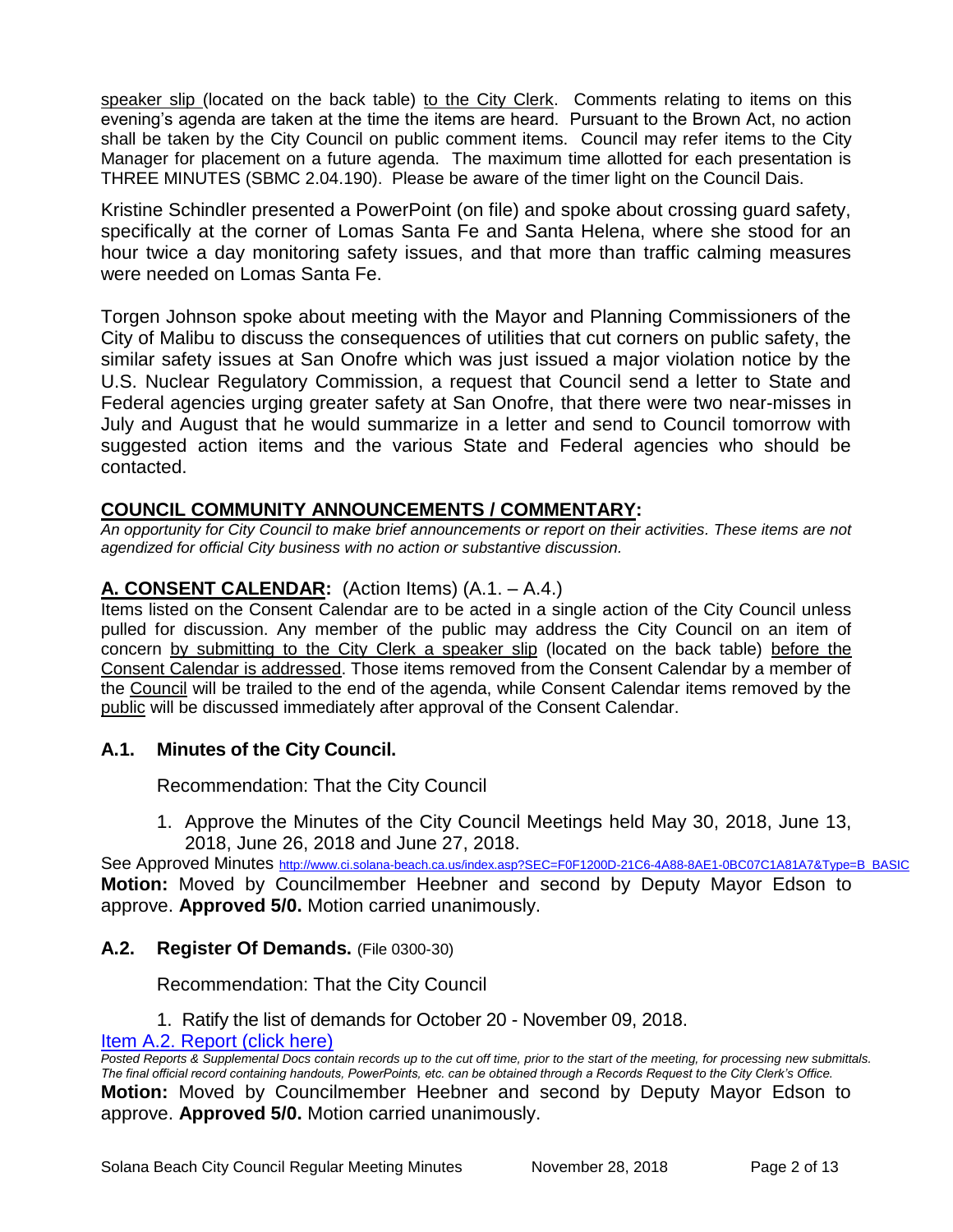# **A.3. General Fund Adopted Budget for Fiscal Year 2018-2019 Changes.** (File 0330-30)

Recommendation: That the City Council

1. Receive the report listing changes made to the Fiscal Year 2018-2019 General Fund Adopted Budget.

# [Item A.3. Report \(click here\)](https://solanabeach.govoffice3.com/vertical/Sites/%7B840804C2-F869-4904-9AE3-720581350CE7%7D/uploads/Item_A.3._Report_(click_here)_-_11-28-18.PDF)

*Posted Reports & Supplemental Docs contain records up to the cut off time, prior to the start of the meeting, for processing new submittals. The final official record containing handouts, PowerPoints, etc. can be obtained through a Records Request to the City Clerk's Office.* **Motion:** Moved by Councilmember Heebner and second by Deputy Mayor Edson to approve. **Approved 5/0.** Motion carried unanimously.

# **A.4. Public Safety 800 MHz Radios Purchase.** (File 0260-40)

Recommendation: That the City Council

# 1. Adopt **Resolution 2018-144**:

- a. Authorizing the purchase of 800 MHz radios from Motorola Solutions in the amount of \$146,696.
- b. Authorizing an appropriation of \$12,243 to the Grant Revenue and the Marine Safety Equipment expenditure accounts in the Public Safety Special Revenue Fund for the use of SHSP funds.
- c. Authorizing an appropriation of \$11,274 to the CSA-17 Revenue and the Fire Equipment expenditure accounts in the Public Safety Special Revenue Fund for the use of CSA -17 funds.
- d. Authorizing an appropriation of \$3,483 and \$18,096 in the Marine Safety and Fire Equipment expenditure accounts, respectively, in the Asset Replacement Fund.
- e. Authorizing the City Treasurer to amend the FY 2018/19 Adopted Budget accordingly.

#### [Item A.4. Report \(click here\)](https://solanabeach.govoffice3.com/vertical/Sites/%7B840804C2-F869-4904-9AE3-720581350CE7%7D/uploads/Item_A.4._Report_(click_here)_-_11-28-18.PDF)

*Posted Reports & Supplemental Docs contain records up to the cut off time, prior to the start of the meeting, for processing new submittals. The final official record containing handouts, PowerPoints, etc. can be obtained through a Records Request to the City Clerk's Office.*

**Motion:** Moved by Councilmember Heebner and second by Deputy Mayor Edson to approve. **Approved 5/0.** Motion carried unanimously.

# **C. STAFF REPORTS**: (C.1.)

*Submit speaker slips to the City Clerk.*

**C.1. Solana Energy Alliance Activities and Operational Results Quarterly Report**  (File 1010-40)

Recommendation: That the City Council

- 1. Receive and file report on Solana Energy Alliance (SEA) Activities and Operations and provide comment and/or direction; and
- 2. Consider adoption of **Resolution 2018-150** authorizing the City Manager to enter into a Professional Services Agreement with Tosdal Law Firm for legal services not to exceed \$75,000 in support of SEA.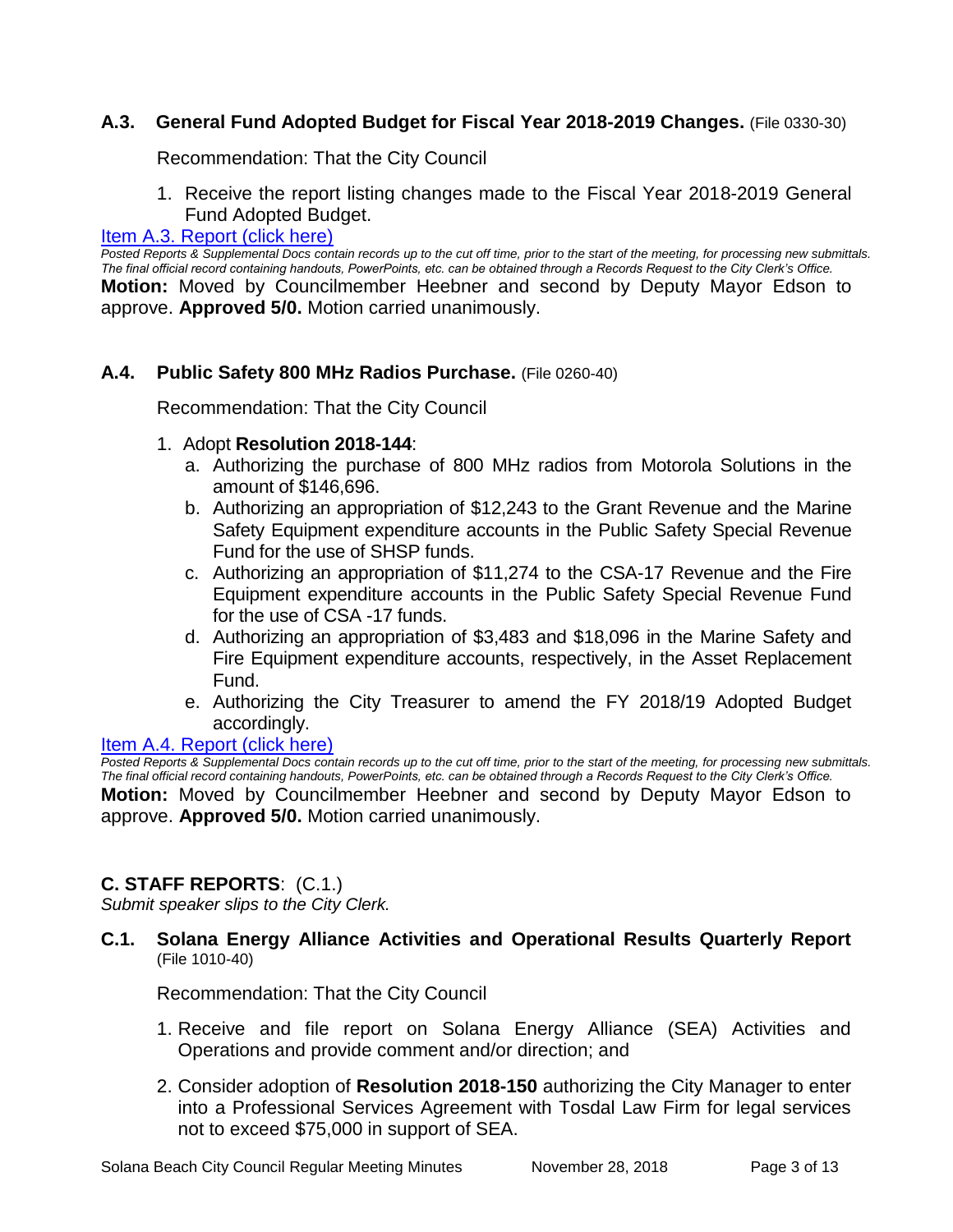#### [Item C.1. Report \(click here\)](https://solanabeach.govoffice3.com/vertical/Sites/%7B840804C2-F869-4904-9AE3-720581350CE7%7D/uploads/Item_C.1._Report_(click_here)_-_11-28-18.pdf)

*Posted Reports & Supplemental Docs contain records up to the cut off time, prior to the start of the meeting, for processing new submittals. The final official record containing handouts, PowerPoints, etc. can be obtained through a Records Request to the City Clerk's Office.*

Greg Wade, City Manager, introduced the item as the first quarterly update of the Solana Energy Alliance (S.E.A.). and introduced the consultant team, SEA had been operating since June of this year, and performance information will be presented, and that PCIA methodology was still being determined at this time.

Dan King, Assistant City Manager, presented a PowerPoint (on file).

Barbara Boswell, Bayshore Consulting, continued the PowerPoint showing expected net positive results of over one million dollars for the year, feedback from most customers had been positive, and showed "How to Read Your Bill."

Jeff Fuller, The Energy Authority, continued the PowerPoint reviewing the financial outlook, some regulatory effects on the forecast, the Power Charge Indifference Adjustment (PCIA) exit fee, the rate results summary to date and forecast, five-year impact of existing vs. proposed methodology, and the Energy Risk Management Policy.

Ty Tosdal, Tosdal Law Firm, Regulatory Special Counsel for SEA, continued the PowerPoint reviewing the high priority regulatory proceedings and activity.

Greg Wade, City Manager, stated that a proposed central buyer was coming into play because all load serving entities had to procure their own resource adequacy, that SEA had procured its resource adequacy for all of 2019, and continued the PowerPoint.

Council, Staff, and Consultants discussed opportunities to close the gap of future potential deficits, potential savings, utilizing savings, congestion costs, that all obligations would be met, setting rates, central buyer concept and its pros and cons, storage of energy, congestion and revenue rights, and forecasting conservatively.

#### Public speakers

Al Evans spoke about living in Solana Beach since 1975, the comprehensive Staff Report, the lower electrical rates were good, the ongoing concern by many of such a complicated oversight for such a small city, being unconvinced there was no increase in overhead for the City, concern that the demand would be higher for less supply as more CCAs formed, being told there would be no cost to the City but a loan was made and now \$75k was being spent for legal fees, wondering if it were true that 93.8% of the energy being used in Solana Beach was being provided by the SEA program since when the switch was flipped it all came from SDG&E through the transmission lines, concern about the call center experience, concern about increase in energy cost and PCIA, and his hopes that the program would be successful but still had some of the same concerns as before.

Lane Sharman spoke about his first introducing the idea in to the City, recognize PCIA was a market aberration, paying for energy not used would burn off over time and the PCIA would evaporate eventually, the benefit of increasing of the green gas-free content and reducing the renewable content, the difference between renewable and greenhouse gas-free was large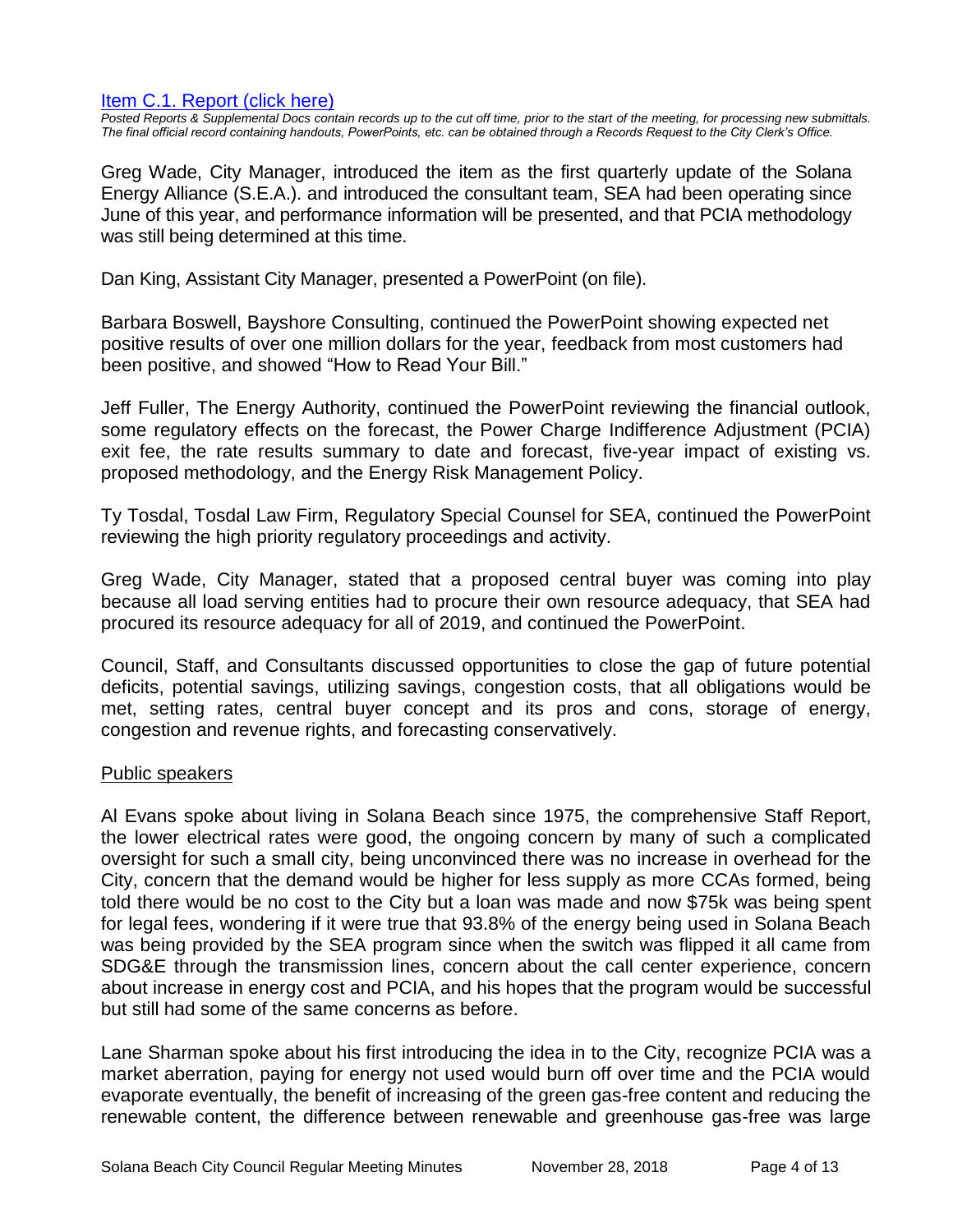hydro, urging Council to ask for a scenario for 2019 as a way of meeting deficits, the amazing budget and consultants making the program successful, and honoring participants opting up to 100%.

Alan Barnebey spoke about the S.E.A. entering into partnerships with other local entities to enhance the financial position, wondering what the relationship was between Calpine Data Manager and the large Calpine Energy Company, and hoped that SEA was not purchasing energy from the larger Calpine Energy.

Tracy Richmond spoke of his support, to consider joining others to mitigate the PCIA, their ability to collect funds for future use that SEA customers were not using and would never use because they were not SDG&E customers any longer, the bill needing to be improved greatly, now that he went to solar and does not receive any bill or notices from anyone and the thought someone owes him money, the better rates and the increase in renewables, were great, and the overall purpose was to save the planet.

Greg Wade, City Manager, explained that SEA had about 500 net energy metering (NEM) customers in the City, 100 were net surplus generators, that a challenge with the NEM bill was that SDG&E could not show NEM charges, that it was being worked on to get everyone a notice, but in the meantime, SEA was tracking the credits and usage of NEM customers, and that Barb Boswell had and would speak with anyone regarding their bill.

Thomas Heywood spoke of his support for the CCA, proud that Solana Beach was doing it, that it was very popular in northern California and there was a track record for it, the issues with San Onofre, the overcharges, benefit to have more local control than in the hands of SDG&E, pushing sources of alternative storage, not wanting to use natural gas, energy needing to be 100% renewable, and his bill being reasonable using solar.

Greg Wade, City Manager, stated that the initial loan that was made to front Staff and legal costs, negotiate with the consulting team, establish a lock box and enterprise fund to protect to City's general fund, work of Barb Boswell of Bayshore Consulting who had extensive experience on the matters, internal Staff work, upfront mailing costs, establishing a website for public information and outreach, all in order to establish the CCA. He said that the City would reimburse itself from revenue made from the CCA, with full payment due in July 2019.

Council, Staff, and Consultants discussed the call center tracking quality, weekly reports, addressing customers' needs and inquiries, including some call center information at quarterly reports, that a rule last year would delay any future CCE's from serving load, which was after the City filed its implementation plan to the P.U.C. by end of the calendar year, they could launch the following year, many cities were going through their technical studies at this time which would come out soon, that the City was in constant contact with other CCA's sharing experiences, and continued discussion on potential opportunity for future partnerships.

Santiago Chuck, Calpine, stated that Calpine Energy Solutions was a subsidiary of Calpine Corp. which was based in San Diego and were a data manager services, customer contact center services, for 16 operating CCAs in the State of California, and were not involved with power procurement part.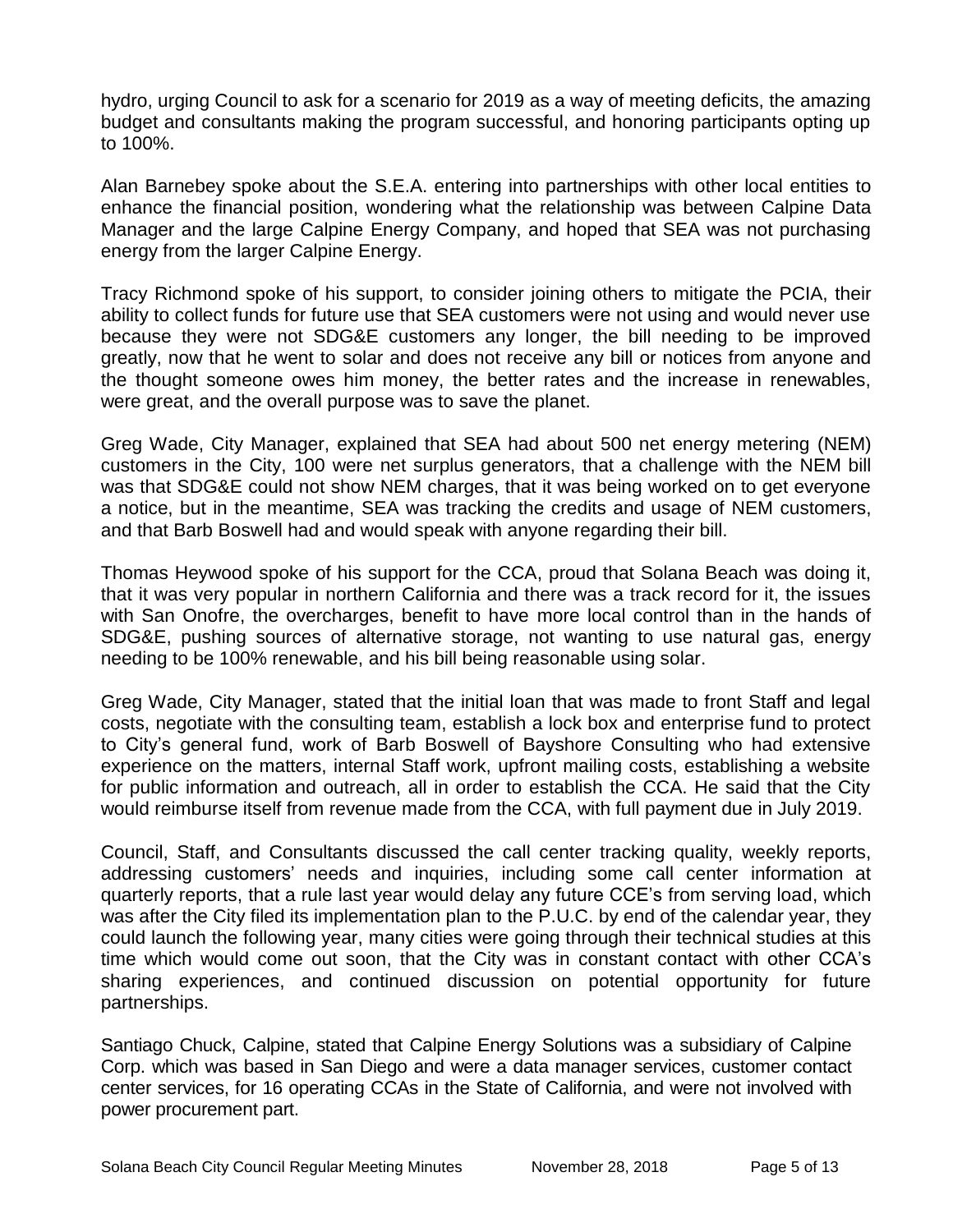Jeff Fuller, The Energy Authority, stated that he did not know offhand if they had procured energy from Calpine for Solana Beach but knew that they had procured from them for other CCAs, and would look into it.

Barb Boswell, consultant, stated that there were restrictions with how the bill could be presented, that a request had been submitted to SDGE for changes and some were made quickly and some would come in February, and some were taken under advisement, that it was due to the way that their billing was set up which did not include 3<sup>rd</sup> party billing, that changing the order and the calculation was challenging, that legislation was written requiring the CCA to work with them, that this was not unique to the SDGE territory, one benefit of the bill was that SDGE did present what they would have charged the customer, which was not true in other areas,

Greg Wade, City Manager, stated that SDGE was a partner, there were many meetings for the year prior to the launch, that SDG&E did create some systems because they were obligated to do so, that they were still making system upgrades, and they had identified a large budget impact to bring them fully operable.

Ty Tosdal spoke about regulations and restrictions of billing, which had to be a joint function, would have to be changed to create a better bill, initial CCAs having similar issues, the City of Lancaster's many challenges, and the billing being a historically contentious point and required some effort to work through.

Discussions continued regarding their looking into a scenario of a distinction between renewable and greenhouse gas-free and would be bringing back with information on whether there would be any benefits and savings, bringing back a cumulative net position related to costs and liabilities and seeing when it moves beyond that start-up costs, going into more work with Tosdal Law Firm and about to discuss with San Diego and north county cities to see if any interest in sharing some costs, and the positives including lower rates, better renewables, local control.

**Motion:** Moved by Councilmember Zahn and second by Councilmember Heebner to approve. **Approved 5/0.** Motion carried unanimously.

Mayor Zito recessed the meeting at 8:10 p.m. for a break and reconvened at 8:15 p.m.

# **B. PUBLIC HEARINGS:** (B.1. – B.3.)

This portion of the agenda provides citizens an opportunity to express their views on a specific issue as required by law after proper noticing by submitting a speaker slip (located on the back table) to the City Clerk. After considering all of the evidence, including written materials and oral testimony, the City Council must make a decision supported by findings and the findings must be supported by substantial evidence in the record. An applicant or designee(s) for a private development/business project, for which the public hearing is being held, is allotted a total of fifteen minutes to speak, as per SBMC 2.04.210. A portion of the fifteen minutes may be saved to respond to those who speak in opposition. All other speakers have three minutes each. Please be aware of the timer light on the Council Dais.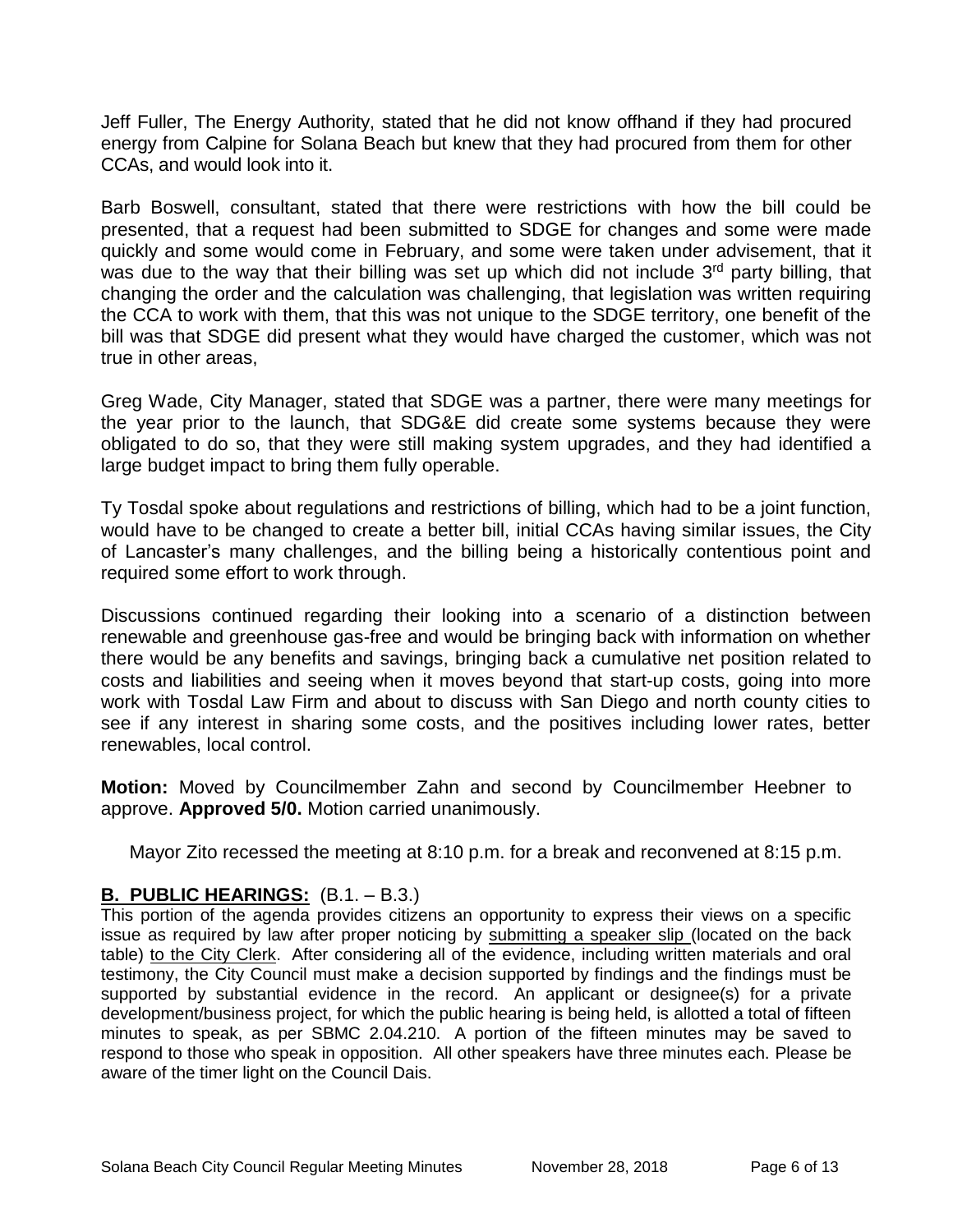# **B.1. Public Hearing: Fire Mitigation, Park and Public Use Facilities Development Impact Fees.** (File 0390-23)

Recommendation: That the City Council

- 1. Conduct the Public Hearing: Open the Public Hearing, Report Council Disclosures, Receive Public Testimony, and Close the Public Hearing.
- 2. Introduce **Ordinance 492** establishing the Fire Mitigation Impact Fee (FMIF).
- 3. Introduce **Ordinance 493** establishing the Park Development Impact Fee (PDIF).
- 4. Introduce **Ordinance 496** establishing the Public Use Facilities Impact Fee (PUFIF).
- 5. Adopt **Resolution 2018-147**:
	- a. Accepting the 2018 Development Impact Fee (DIFs) Nexus and Calculation Report (Nexus Report) dated July 2, 2018.
	- b. Establishing the FMIF and determining that the FMIF shall be paid based upon the use of land set forth in the Summary of Development Impact Fee Rates table included in the Nexus Report, dated July 2, 2018.
	- c. Establishing that the FMIF shall become effective upon the effective date of Ordinance 492.
	- d. Establishing the PDIF and determining that the PDIF shall be paid based upon the use of land set forth in the Summary of Development Impact Fee Rates table included in the Nexus Report, dated July 2, 2018.
	- e. Establishing that the PDIF shall become effective upon the effective date of Ordinance 493.
	- f. Establishing the PUFIF and determining that the PUFIF shall be paid based upon the use of land set forth in the Summary of Development Impact Fee Rates table included in the Nexus Report, dated July 2, 2018.
	- g. Establishing that the PUFIF shall become effective upon the effective date of Ordinance 496.

#### [Item B.1. Report \(click here\)](https://solanabeach.govoffice3.com/vertical/Sites/%7B840804C2-F869-4904-9AE3-720581350CE7%7D/uploads/Item_B.1._Report_(click_here)_-_11-28-18.pdf)

*Posted Reports & Supplemental Docs contain records up to the cut off time, prior to the start of the meeting, for processing new submittals. The final official record containing handouts, PowerPoints, etc. can be obtained through a Records Request to the City Clerk's Office.*

Greg Wade, City Manager, introduced the item.

Marie Berkuti, Finance Manager, introduced the item and the consultants Scott Thorpe and Chu Thai, from Revenue and Cost Specialists.

Chu Thai, consultants, presented a PowerPoint (on file) reviewing development fees that can help mitigate impacts in the community.

Marie Berkuti, Finance Manager, continued the PowerPoint (on file).

Greg Wade, City Manager, said that two of the three proposed fees already existed since pre-incorporation of the City, and that the facilities fee was the new proposed fee.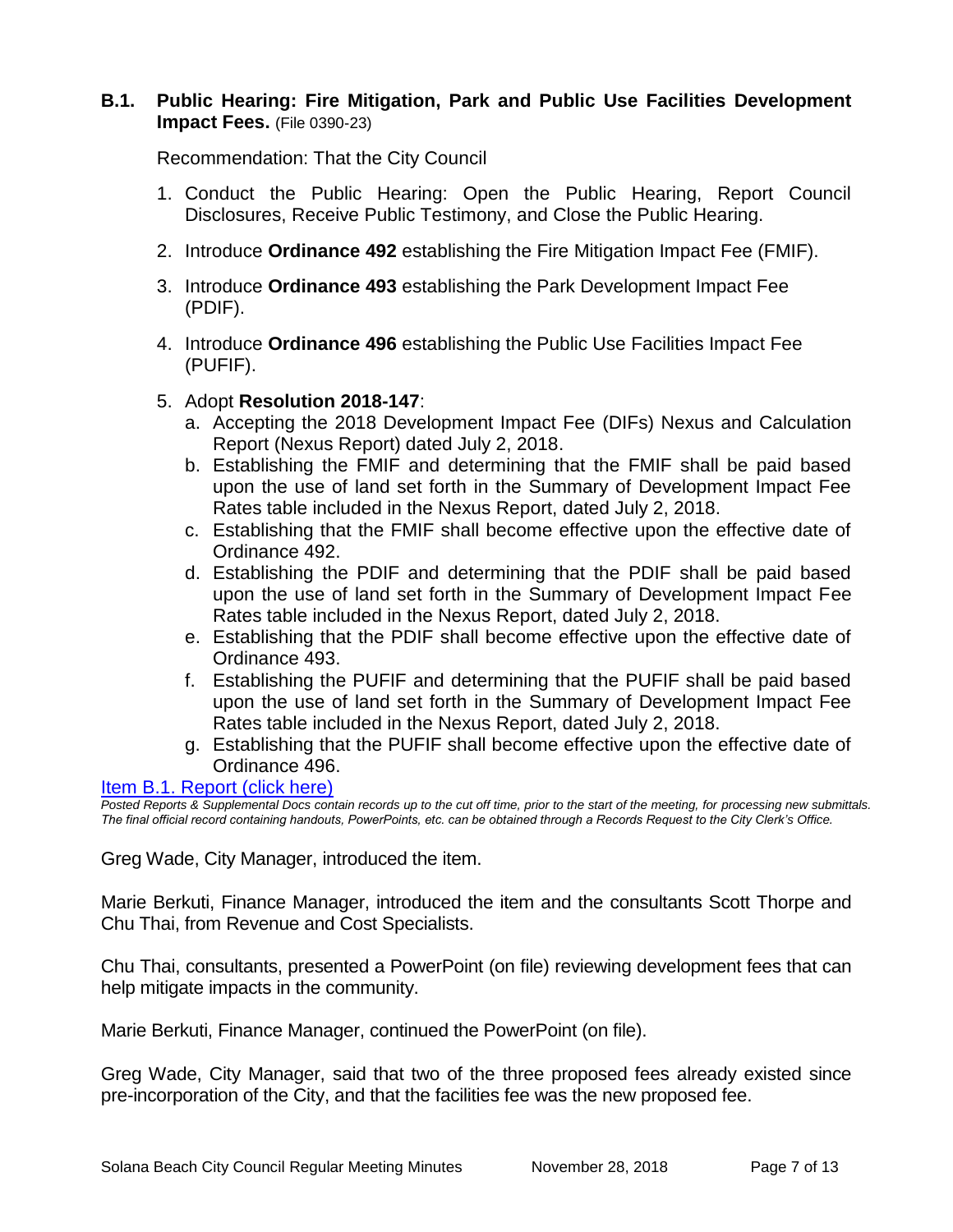Mayor Zito opened the public hearing.

Council disclosures.

Council, Staff, and Consultants discussion included that fees were paid at the time of the building permit application, the park fee accounting for the newly acquired acreage at La Colonia Park, a remodel tearing down and adding in a different location would be the increase of square footage, tracking fees paid and applying any credit due for the ongoing change in square footage of a property, matching the fees to future ongoing CPI (Consumer Price Index) increases and potential cap of the increase per year, factoring in visitors to public lands in the transient occupancy tax which all benefited the public lands and sand replenishment, and 1% for public art.

Discussion continued regarding a cap to the CPI increase, lower the fees or applying a scale due to the number of affordable units, capping fees on developments having to add fire sprinklers, capping fee for remodels at 75% of new home construction, once application was complete the fees should be settled instead of later in case the fees had increased, and existing projects deemed complete being subject to the former fees.

**Motion:** Moved by Mayor Zito and second by Councilmember Heebner to close the public hearing. **Approved 5/0.** Motion carried unanimously.

**Motion:** Moved by Mayor Zito and second by Councilmember Heebner to approve with modifications capping the CPI cap at 2 ½%, that designated affordable units with a 55-year deed restriction would be subject to a fee reduction for those units  $(1-5 \text{ units} = 50\%)$ reduction, 6-9 units =  $75\%$  reduction, and  $10+$  units = fees waived), waive fire fee for remodels requiring fire sprinkler systems, cap remodel construction at 75% of the fee of new home construction fees, and the new fees would not apply to projects applications deemed complete at the time of each new fee increase. **Approved 5/0.** Motion carried unanimously.

# **B.2. Public Hearing: City's Schedule of Fees Update Fiscal Year 2018-19.** (File 0390- 23)

Recommendation: That the City Council

- 1. Conduct the Public Hearing: Open the Public Hearing; Report Council Disclosures; Receive Public Testimony; Close the Public Hearing.
- 2. Adopt **Resolution 2018-148** updating the Fiscal Year 2018-19 Schedule of Fees.

#### [Item B.2. Report \(click here\)](https://solanabeach.govoffice3.com/vertical/Sites/%7B840804C2-F869-4904-9AE3-720581350CE7%7D/uploads/Item_B.2._Report_(click_here)_-_11-28-18.pdf)

*Posted Reports & Supplemental Docs contain records up to the cut off time, prior to the start of the meeting, for processing new submittals. The final official record containing handouts, PowerPoints, etc. can be obtained through a Records Request to the City Clerk's Office.*

Greg Wade, City Manager, introduced the item.

Marie Berkuti, Finance Manager, introduced the item and consultants.

Chu Thai, consultants, presented a PowerPoint (on file).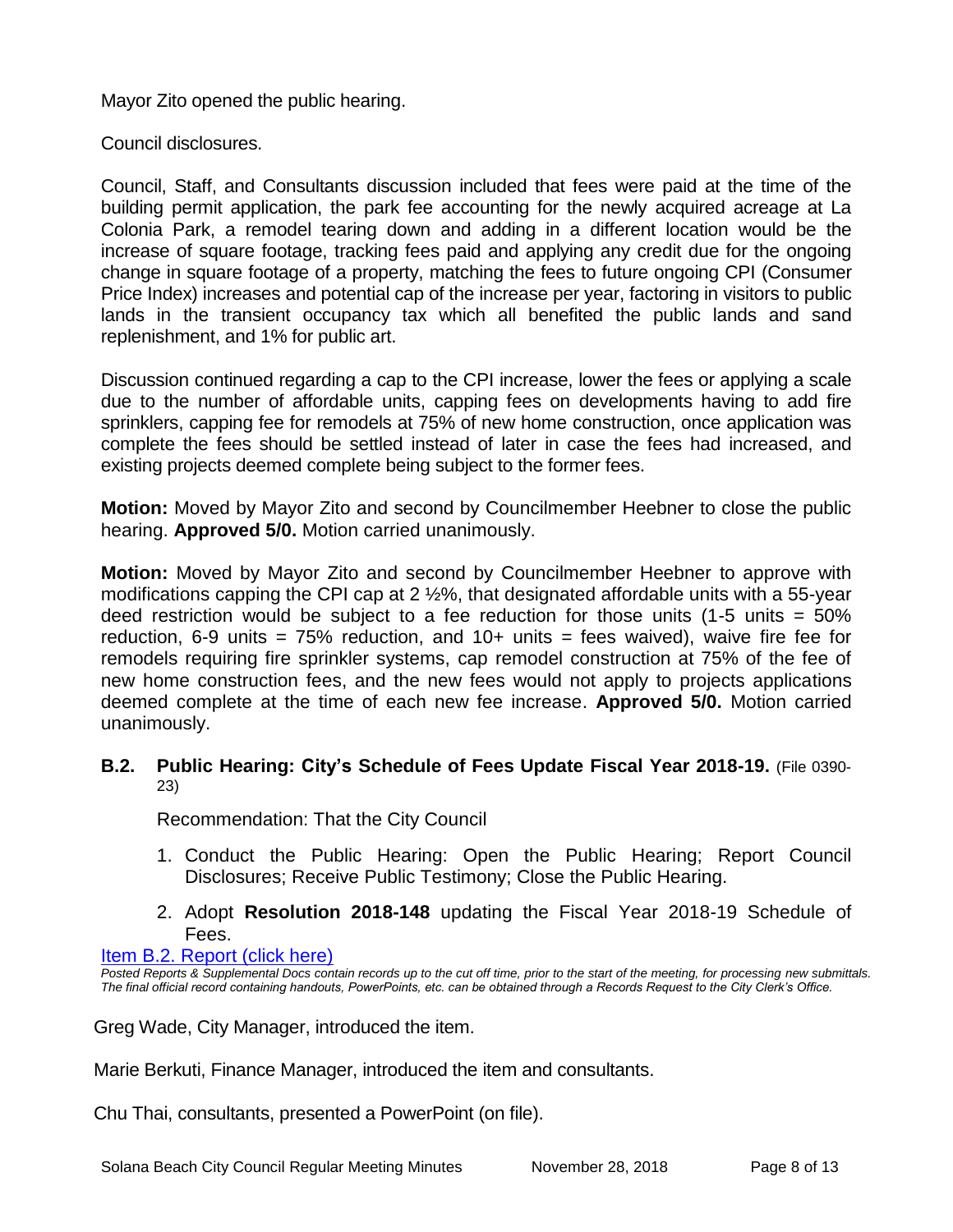Mayor Zito opened the public hearing.

**Motion**: Moved by Councilmember Heebner and second by Councilmember Zahn to close the public hearing. Approved 5/0. **Motion carried unanimously.**

Council, Staff, and Consultants discussed specifying a block party's street closure fee differently and at the standard special event fee, capping an annual CPI at 2 ½%, increasing or maintain the initial \$600 filing fee for View Assessment Applications, and refunding only a portion of the filing fee if claimants pull the applications less than two weeks before the scheduled View Assessment Commission meeting.

**Motion**: Moved by Councilmember Heebner and second by Councilmember Zahn to approve with modifications of discussed specifying a block party street closure fee at \$50, capping an annual CPI at 2 ½%, maintaining the initial \$600 filing fee for View Assessment Applications, and refunding only a portion of the filing fee if claimants pull the applications less than two weeks before the scheduled View Assessment Commission meeting. **Approved 5/0.** Motion carried unanimously.

# **B.3. Public Hearing: Mixed Use Development Northwest Corner of Highway 101 and Dahlia Drive, Applicant: Zephyr Partners, Case 17-14-08.** (File 0610-60)

This Item was removed from the Agenda.

# **C. STAFF REPORTS**: (C.2. - C.6.)

*Submit speaker slips to the City Clerk.*

# **C.2. Adopt (2nd Reading) Ordinance 489 – Mayoral Duties.** (File 0410-90)

Recommendation: That the City Council

1. Adopt **Ordinance 489** adding Section 2.04.015 to the Solana Beach Municipal Code, which would codify Mayoral duties as set out in state law.

#### [Item C.2. Report \(click here\)](https://solanabeach.govoffice3.com/vertical/Sites/%7B840804C2-F869-4904-9AE3-720581350CE7%7D/uploads/Item_C.2._Report_(click_here)_-_11-28-18.PDF)

*Posted Reports & Supplemental Docs contain records up to the cut off time, prior to the start of the meeting, for processing new submittals. The final official record containing handouts, PowerPoints, etc. can be obtained through a Records Request to the City Clerk's Office.*

Councilmember Heebner proposed to add a reference to Council Policy 5 regarding appointment protocol to Boards, Committees, and Commissions and that the Ordinance would be re-Introduced at this meeting due to this modification.

**Motion:** Moved by Councilmember Heebner and second by Deputy Mayor Edson to approve **re-introduce the ordinance** with modifications adding reference to Council Policy 5. **Approved 5/0.** Motion carried unanimously.

**Motion:** Moved by Councilmember Heebner and second by Councilmember Zahn to move Item C.6. before Item C.3. **Approved 5/0.** Motion carried unanimously.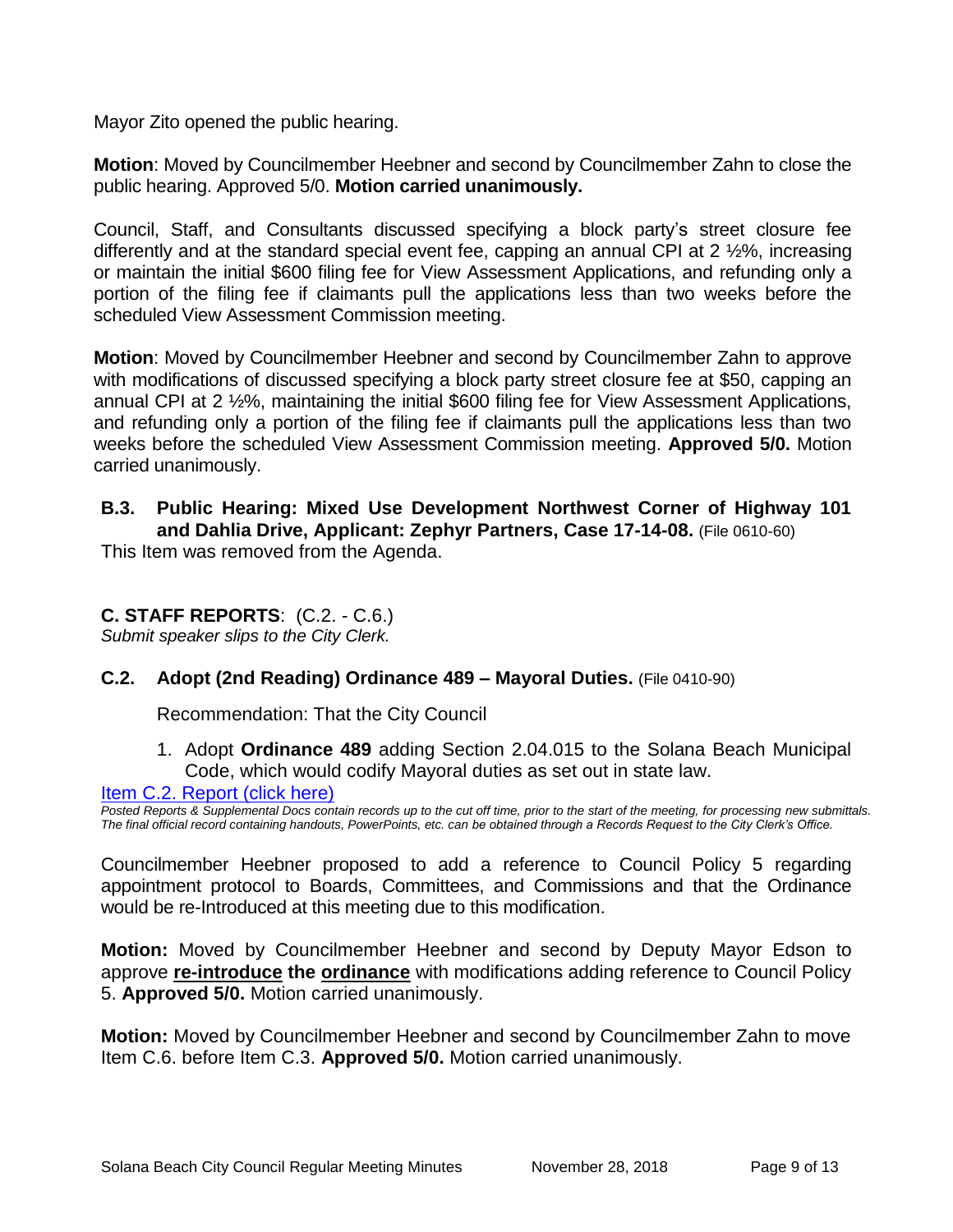# **C.6. Adopt (2nd Reading) Ordinance 491 adding Subsection 17.72.110(E) to the Solana Beach Municipal Code to Exempt City and City-Sponsored Projects.**  (File 0600-95)

Recommendation: That the City Council

1. Adopt **Ordinance 491** adding subsection 17.72.110(E) to make the expiration and extension requirements of section 17.72.110 inapplicable to City and Citysponsored projects.

[Item C.6. Report \(click here\)](https://solanabeach.govoffice3.com/vertical/Sites/%7B840804C2-F869-4904-9AE3-720581350CE7%7D/uploads/Item_C.6._Report_(click_here)_-_11-28-18.PDF) 

*Posted Reports & Supplemental Docs contain records up to the cut off time, prior to the start of the meeting, for processing new submittals. The final official record containing handouts, PowerPoints, etc. can be obtained through a Records Request to the City Clerk's Office.*

**Motion:** Moved by Councilmember Zahn and second by Deputy Mayor Edson to approve. **Approved 5/0.** Motion carried unanimously.

# **C.3. Introduce (1 st Reading) Ordinance 495 – Shared Mobility Program.** (File 0840-40)

Recommendation: That the City Council

1. Introduce **Ordinance 495** establishing the guidelines for the Shared Mobility Plot Program.

[Item C.3. Report \(click here\)](https://solanabeach.govoffice3.com/vertical/Sites/%7B840804C2-F869-4904-9AE3-720581350CE7%7D/uploads/Item_C.3._Report_(click_here)_-_11-28-2018.pdf) 

*Posted Reports & Supplemental Docs contain records up to the cut off time, prior to the start of the meeting, for processing new submittals. The final official record containing handouts, PowerPoints, etc. can be obtained through a Records Request to the City Clerk's Office.*

Greg Wade, City Manager, introduced the item.

Dan King, Assistant to the City Manager, presented a PowerPoint (on file).

Kristine Schindler spoke about being a member of BikeWalkSolana, moving forward on this item, her involvement the City of Encinitas' effort for this program, would help with public outreach, education, and community bike rides.

Council and Staff discussed the intention to utilize one vendor, the same rates as other cities, to negotiate whether the city program would be dock or dock-less, geo-fenced areas for parking, and including in the RFI (Request For Information) to apply issues directly with the operator as a provision.

**Motion:** Moved by Councilmember Heebner and second by Councilmember Hegenauer to approve. **Approved 5/0.** Motion carried unanimously.

#### **C.4. Introduce (1 st Reading) Ordinance 497 – Sidewalk Vending.** (File 0390-45)

Recommendation: That the City Council

- 1. Find this action is exempt from the CEQA pursuant to Sections 15061(b)(3) and 15378(b)(5) of the CEQA Guidelines because this action will not result in a physical change to the environment, directly or indirectly; and
- 2. Introduce **Ordinance 497** adding Chapter 4.52 "Sidewalk Vending" to the Solana Beach Municipal Code.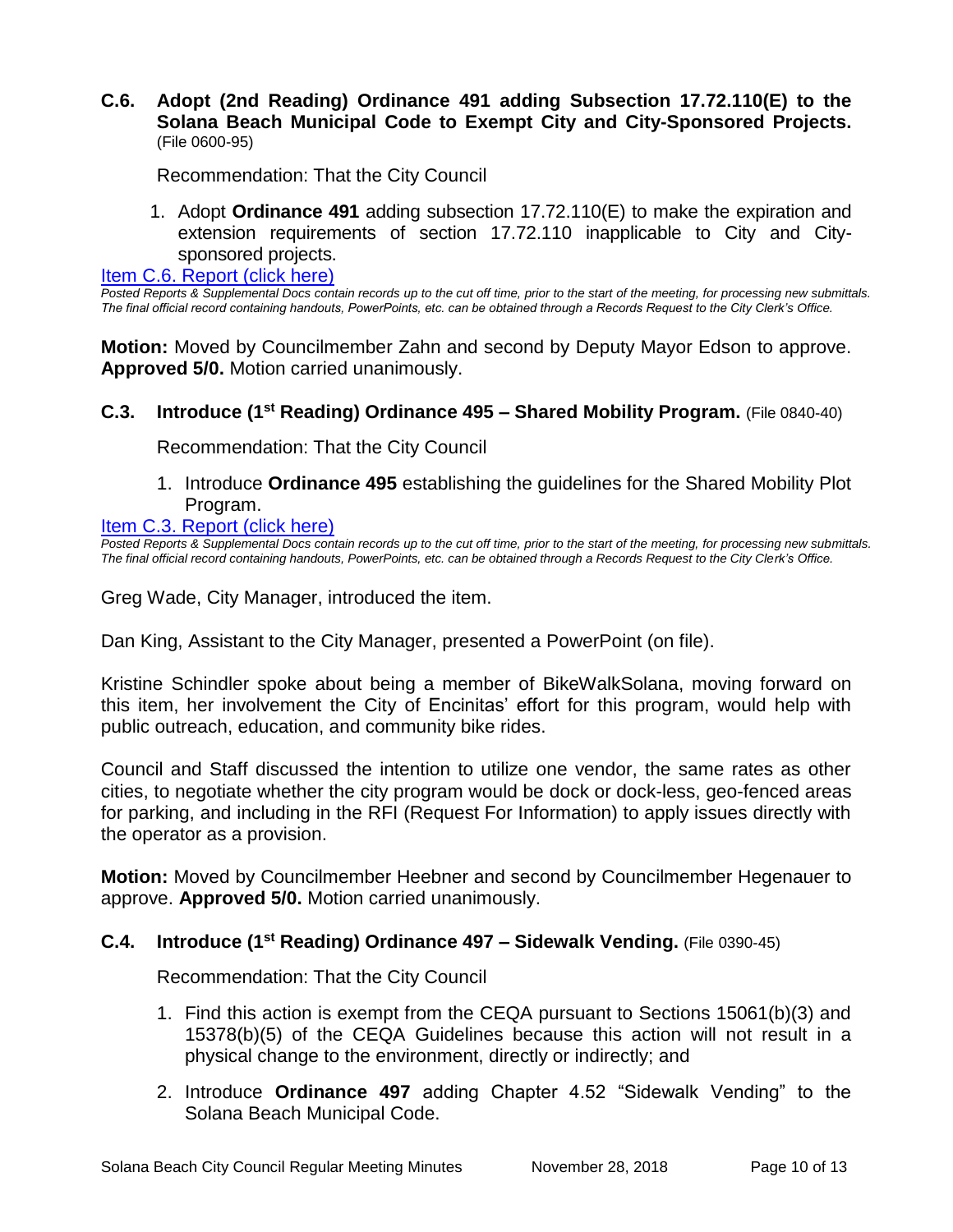*Posted Reports & Supplemental Docs contain records up to the cut off time, prior to the start of the meeting, for processing new submittals. The final official record containing handouts, PowerPoints, etc. can be obtained through a Records Request to the City Clerk's Office.*

Greg Wade, City Manager, introduced the item.

Joe Lim, Community Development Director, said that it would establish a sidewalk vending program to permit and regulate sidewalk vending in compliance with the state bill, included regulations to ensure no interference with emergency services, flow of vehicle or pedestrian traffic, maintain reasonable use and maintenance of sidewalks, maximize the public's access to and along the coast, and reduce exposure to claims and litigation, ensure access to individuals with disabilities, and provide for regulations of hours of operation, locations, restrictions, and prohibitions in some instances.

**Motion:** Moved by Councilmember Heebner and second by Deputy Mayor Edson to approve. **Approved 5/0.** Motion carried unanimously.

# **C.5. Citizen's Initiative Petition for a Proposed Ordinance Regarding Commercial Cannabis (Marijuana) Retailers in Non-Residential Zones and Deliveries/Cultivation in All Zones.** (File 0430-15)

Recommendation: That the City Council

- 1. Provide direction on Council's course of action regarding the eligible petition:
	- a. Adopt **Ordinance 494** relating to use of the Commercial Cannabis (Marijuana) Retailers in Non-Residential Zones and Deliveries/Cultivation in All Zones Retailers in Non-Residential Zones and Deliveries/Cultivation in All Zones; or
	- b. Submit Ordinance 494 to the voters at the next general election, November 3, 2020; or
	- c. Order a report and return within 30 days to a City Council meeting.

#### [Item C.5. Report \(click here\)](https://solanabeach.govoffice3.com/vertical/Sites/%7B840804C2-F869-4904-9AE3-720581350CE7%7D/uploads/Item_C.5._Report_(click_here)_-_11-28-18.PDF)

[Item C.5. Supplemental Docs \(Updated 11-28](https://solanabeach.govoffice3.com/vertical/Sites/%7B840804C2-F869-4904-9AE3-720581350CE7%7D/uploads/Item_C.5._Supplemental_Docs_(updated_11-28_at_3pm).pdf) at 3pm)

*Posted Reports & Supplemental Docs contain records up to the cut off time, prior to the start of the meeting, for processing new submittals. The final official record containing handouts, PowerPoints, etc. can be obtained through a Records Request to the City Clerk's Office.*

Greg Wade, City Manager, introduced the item.

Angela Ivey, City Clerk stated that a Notice of Intent to Circulate a Petition was filed, a Ballot Title and Summary was prepared and provided to the proponent, published in the paper, and petitions were submitted prior to the deadline, that signature verification and review of all petition requirements resulted in a Certification of Sufficiency, and that the item was now before Council to consider the three options.

Terry-Ann Skelly submitted a handout (on file) and spoke about parenting of her children in the City, the proposal was overreaching and took control away from the City, wondered where the retail outlets would be placed, and encouraged Council to take the time to order a 30-day report.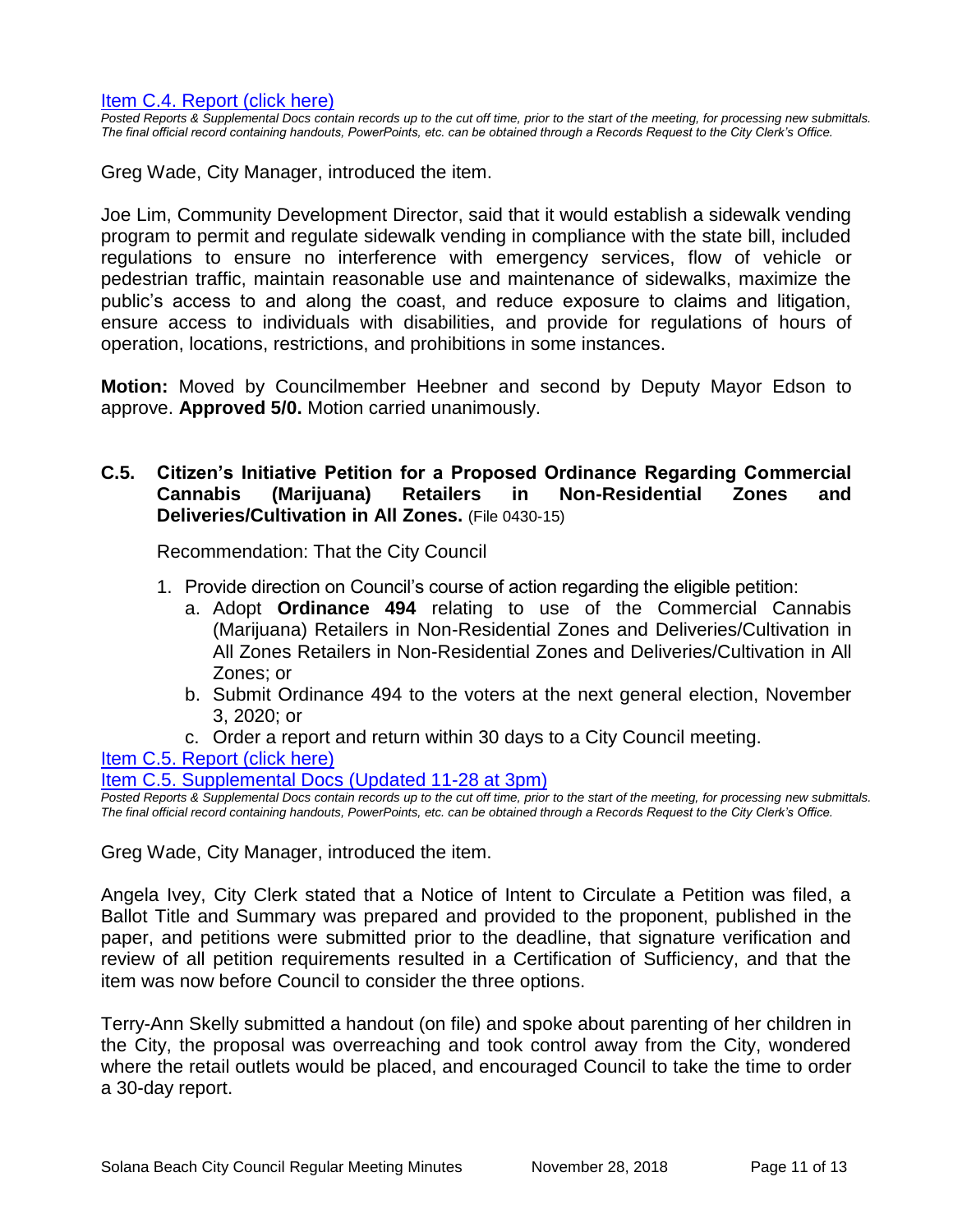Megan Rapp spoke about being a high school senior, her participation in the San Dieguito Alliance program Team Presenters who had never used alcohol or drugs and spoke to schools, commercial marijuana businesses in the area making their job more difficult to sway kids from the use of drugs and instead tempt them, her concern about the promotional advertising for vaping oils, candies, cookies, and drinks, and asked Council to ensure a safe and healthy community.

Judy Strang spoke about spending the entire day at a public health conference about tobacco and marijuana issues, that San Dieguito Alliance supported Option C to order a report, that La Colonia Changers wrote a note to them sharing their concern if commercial marijuana businesses were allowed.

Kelly McCormick spoke about being a parent of 2 teenagers, running a youth mentoring program, advocating for public health policies that supported young adults becoming productive members of society, the ballot initiative putting young people, residents, and businesses of the City at risk, the industry peddling a federally illegal psychoactive drug, the THC content of many products sold would be at 90% and designed to appeal to young people, pot shops normalizing marijuana use, the deceiving ballot initiative language that would actually allow cultivation, manufacturing, and retail sales of recreation marijuana, the law already allowing medical pot exchange between patients and caregivers, residents already being allowed to grow up to 6 plants in their homes, that initiative having a dramatic impact in the character and reputation of Solana Beach, and her request that Council take the time to conduct a study so voters would be better informed.

Peggy Walker spoke about her support for Option C, her work in youth tobacco, alcohol, and drug use prevention in educational institutions, her concern about the impact of pot shops on the youth, her concerns as a resident of the impact on the community character, and the business sector, the initiative proposing land use rules serving the commercial marijuana industry and not Solana Beach, removing control from Council who were elected to set public policy, being contrary to a healthy lifestyle and family friendly environment, it overstepping Prop 64 which promised that cities would retain control over their land use and make decisions about marijuana businesses locally, it allowing pot shops in five zoning areas including office professional impacting a large part of a 4x4 sq. mi. City, and ordering a report could show it might affect businesses, community redevelopment plans, real estate values, public safety, tourism, character of the community, costs to permit, operations, violations, and penalties, signage, advertising, security, nuisance abatement, odor mitigation, traffic and parking, loitering, and other potential issues.

Council discussed that putting it to the vote of the people would occur in 2020, which allows time to address the concerns stated in a future report without the time constraint, a future report would be more recent and relative at election time, that social media in Solana Beach reported deceptive ballot initiative tactics, and support of looking into the issues.

**Motion:** Moved by Councilmember Heebner and second by Mayor Zito to approve submitted the initiative to a vote at the November 2020 General Election. **Approved 5/0.**  Motion carried unanimously.